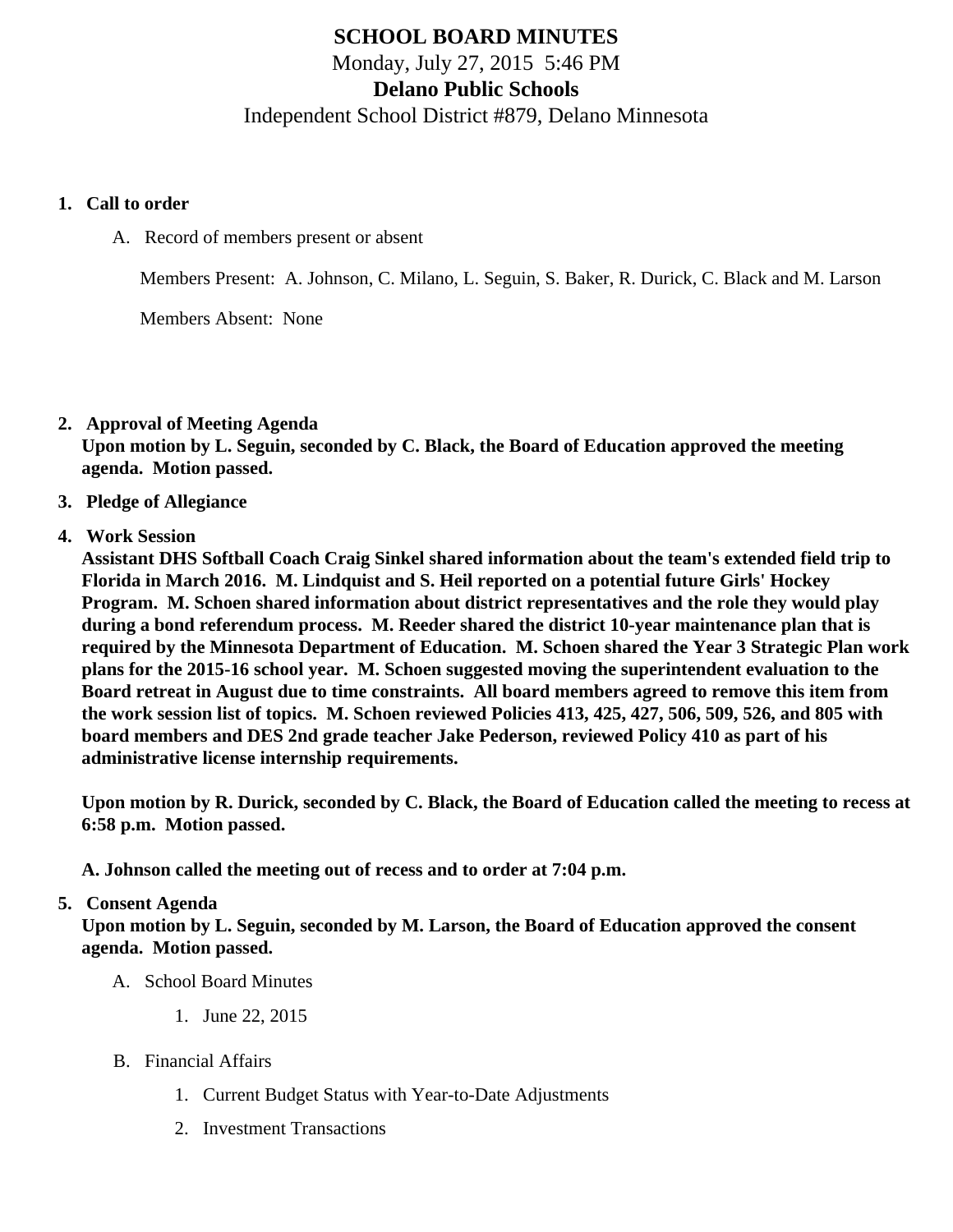- 3. [Wire Transfer](/docs/district/Business_Office/Wire_Transfer.pdf )s
- 4. [Minnesota Liquid Asset Fun](/docs/district/Business_Office/Liquid_Asset_Fund_FY15.pdf)d
- 5. [Cash Repo](/docs/district/Business_Office/Cash_Report.pdf  )rt
- 6. [Revenue Report by Fu](/docs/district/Business_Office/SCHOOL_BOARD_REPORTS_-_REVENUE_BY_FUND_TOTAL__(Date__6_2016).pdf)nd
- 7. [Expense Report by Fu](/docs/district/Business_Office/SCHOOL_BOARD_REPORTS_-_EXP_BY_FUND_TOTAL__(Date__6_2016).pdf)nd
- 8. [Expense Report by Progra](/docs/district/Business_Office/SCHOOL_BOARD_REPORTS_-_EXPENDITURES_BY_PROGRAM__(Date__6_2016).pdf)m
- 9. [Expense Report by Obje](/docs/district/Business_Office/SCHOOL_BOARD_REPORTS_-_EXPENDITURES_BY_OBJECT__(Date__6_2016).pdf)ct
- 10. [List of Bills Presented for Payme](/docs/district/Business_Office/DETAIL_OF_MONTHLY_BILLS_PRESENTED_FOR_PAYMENT_(Dates__05_01_15_-_07_21_15).pdf)nt
- 6. [Resolution for Acceptance of Gifts](/docs/district/Business_Office/Resolution_for_Acceptance_of_Gifts_7.27.15.pdf) Upon motion by R. Durick, seconded by C. Milano, the Board of Education approved the Resolution for Acceptance of Gifts. Motion passed.
- 7. [Personnel Matters:](/docs/district/HR/July_27,_2015_Personnel_Items.pdf) Upon motion by C. Milano, seconded by S. Baker, the Board of Education approved the Personnel Matters. Motion passed.
- 8. Public Comment: School patrons are given the opportunity to address the school board regarding items that are not on the agenda. All patrons will be asked to state their name and address for the record.
- 9. Administrative Reports
	- A. Superintendent

Superintendent Schoen reported that most of Year 2's Strategic Plan work plans have been completed. He shared Year 3 work plans and stated that the Facilities portion will entail facilitating bond referendum in November, and depending on the outcome of the referendum, developing a two year process to complete the facilities project. M. Schoen added that Technology, Curriculum and Professional Development are intertwined. He stated that staff will gain more knowledge through professional development opportunities as they utilize apps in the Google platform and facilitate teaching and learning in a digital environment. M. Schoen shared that the district will be sending a Skylert letter to parents explaining Google Education before the beginning of the school year.

B. Business Manager

Ms. Reeder reported that our district's Special Education Fiscal Monitoring was completed. She added that out of the 13 areas monitored, our district was non-compliant in one area. This area will be corrected so the district will be fully compliant before the start of the new school year. M. Reeder also stated that this year's audit will take place the week of October 5 and will be presented at the October School Board Meeting.

- C. Community Education Director Ms. Johnson shared Concerts in the Park dates and SHREK performance dates and times. Ms. Johnson added that Community Education summer programs are strong and swimming lessons are sports camps are nearing completion. She also stated that her staff has begun planning for fall community education activities.
- 10. Board Reports
	- A. MAWSECO

A. Johnson reported that the board met in June. They discussed the remodeling project, are receive